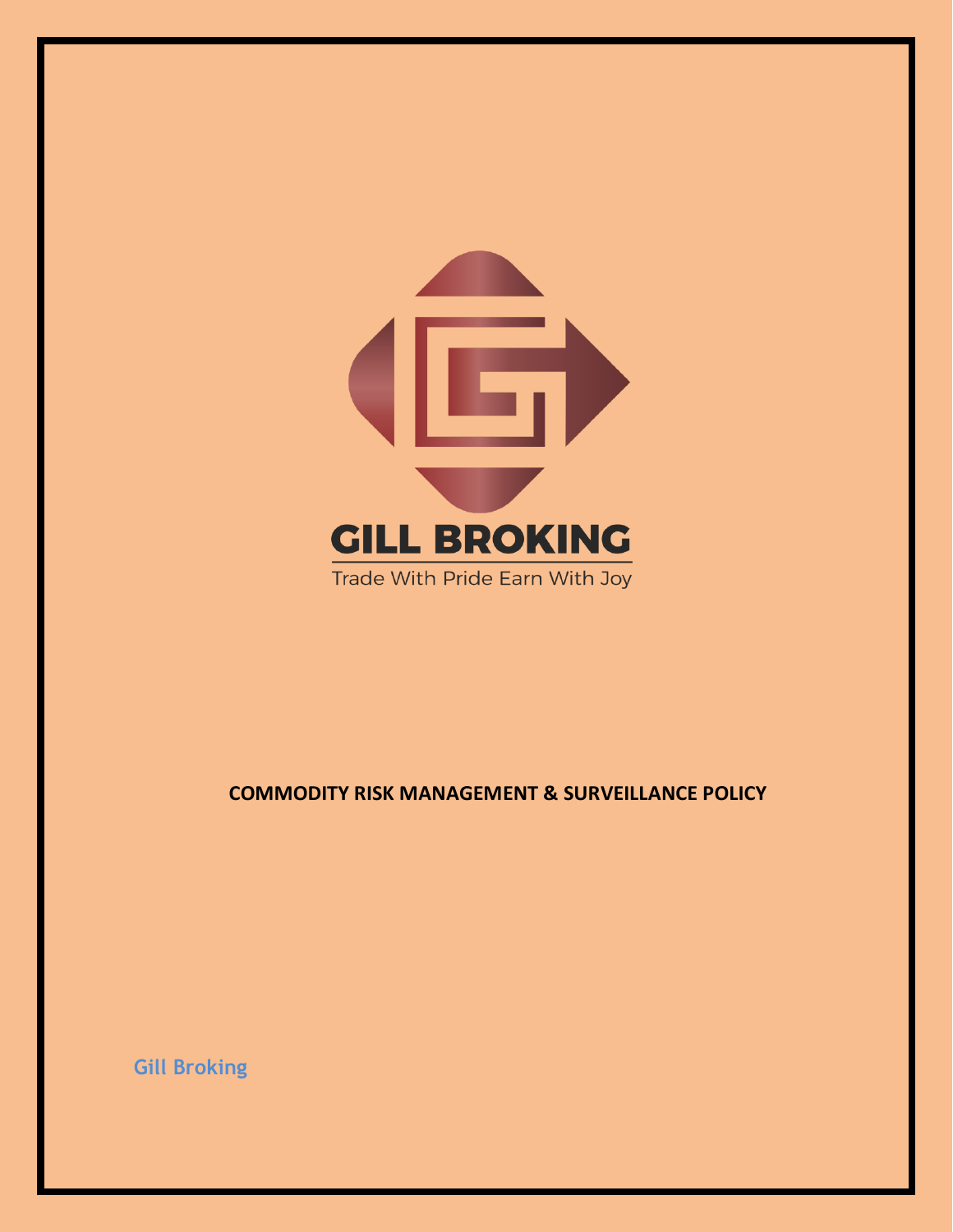## **COMMODITY RISK MANAGEMENT & SURVEILLANCE POLICY**

### **OBJECTIVE**

- Risk Management & Surveillance is a must for safe & smooth trading operations of any organization.
- The main object of Risk Management & Surveillance is to mitigate the losses/debits of clients and safeguard the organization.

# **CLIENT ID ACTIVATION & MAPPING**

- RMS will activate the New Clients and map the same to concerned Branch or Authorized Person CTCL ID.
- Branches should login CTCL ID in a Dedicated System to avoid issues in client mapping like "client is not mapped" and pending order issues like order status will be shown as pending though the order is already executed and trade confirmation will also not be shown.

# **SPAN MARGIN**

• Span Margin Report will be uploaded by IT team in co-ordination with RMS in the company's website before start of market. Span Margin Report will help Branches and clients to check the commodity wise Span Margin.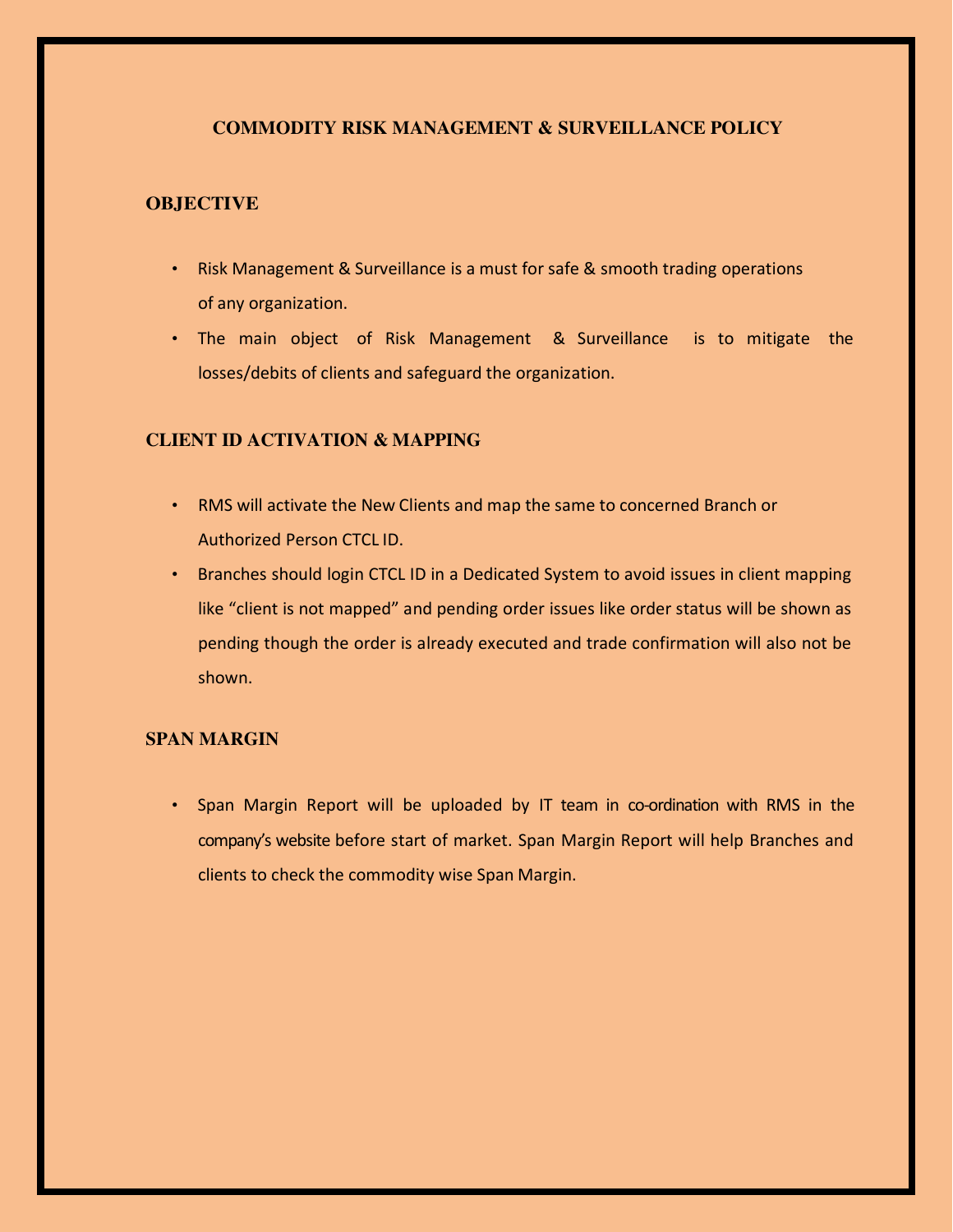## **CLIENT MARGIN SHORTFALL**

- Back Office sends Ledger Balance Confirmation and Long Short Position Report to all the clients by SMS.
- Branches need to collect client margin shortfalls of the previous trade date by 3p.m. of T+2 day for MTM loss.
- If the same is not collected within the specified time, then RMS will square off client positions at 11 p.m. after informing the concerned Branch and Authorized Person over telephone and subsequently will send a mail.
- Cheques of only those Banks, which are registered in our Back Office, will be accepted and no third party payment will be entertained.
- Cheques banked and cheques received after banking hours would be considered for MTM shortfall purposes only when the required scan images are sent to Funds & RMS Department.
- Demand Drafts are not accepted unless accompanied by client letter in specified format.

### **MARKED TO MARKET (MTM)**

.

- Branches need to monitor closely the MTM loss of their clients and inform to the concerned client from time to time via SMS alerts and delivery depends upon the operator.
- RMS will sent Marked to Market (MTM) alert message at 50%, 60% & 70% through sms to the respective clients and delivery depends upon the operator.
- MTM shortfall needs to be collected and updated before 70% MTM loss to hold the client positions.
- If the MTM shortfall is not collected and updated before 70% MTM Loss, the client positions will be squared off by RMS through **Auto Square off** at 70% MTM Loss and will inform the same to Branches over telephone.
- If the MTM Loss of a client reaches 70% at the close of agri market or non-agri market all the open positions will be closed by RMS.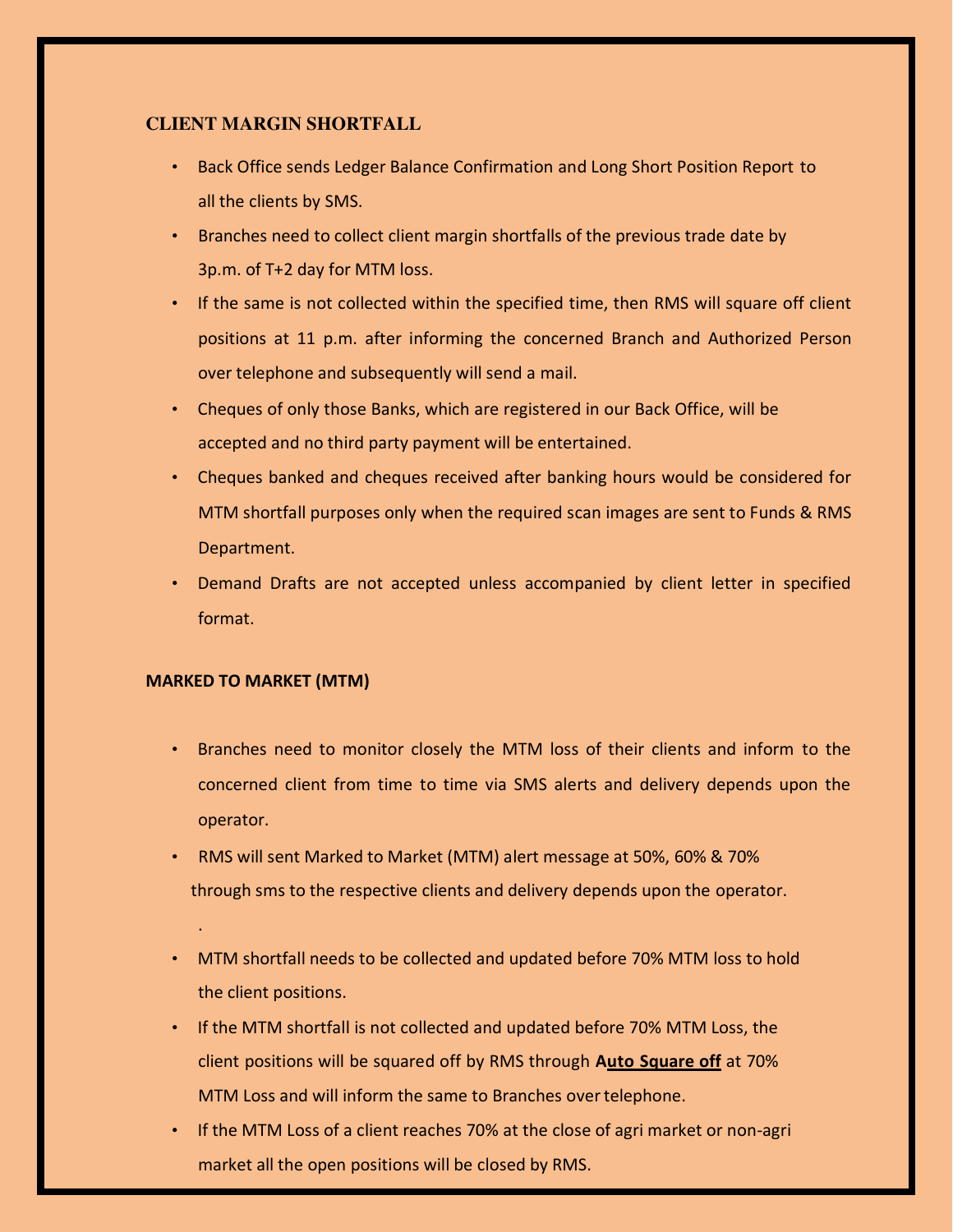But in case of heavy position in client account using exposure company has the right to square off trade or can ask to reduce position and keep position as per margin available in ledger else RMS will square off the position at any point before reaching 70% it can be 50% MTM loss also.

#### **POSITION LIMITS (CLIENT LEVEL)**

- Client Level Position Limit in any commodity will be allowed as specified by the exchange.
- Branch or Authorized Person should have information about Client Level Position Limit before allowing huge positions to any client.
- If client exceeds the Client Level Position Limit in any commodity of the exchange, then RMS will inform the same to the concerned Branch or Authorized Person to square off excess positions immediately. If any Branch or Authorized Person is unable to square off, then RMS will square off the same so as to avoid any penalty by exchange.

#### **POSITION LIMITS (MEMBER LEVEL)**

- Member Level Position Limit in any commodity should be maintained as specified by the exchange i.e. Fixed Limit or 15% of the market-wide open position, whichever is higher.
- If, Member Level Position Limit exceeds in any commodity, exchange will inform to the Member, then Member need to square off the positions immediately "last in last out basis" else Member will put in square off mode in that commodity.

#### **COMPULSORY DELIVERY**

• Long Positions & short position in Compulsory Delivery contracts like Gold, Gold Mini, Silver, should be closed before one day of Tender Period starting date by 8.00 p.m. Copper, Lead, Lead Mini, Aluminum, Aluminum Mini, Zinc, Zinc Mini and Nickel should be closed before one day of Tender Period starting date by 8:00 p.m.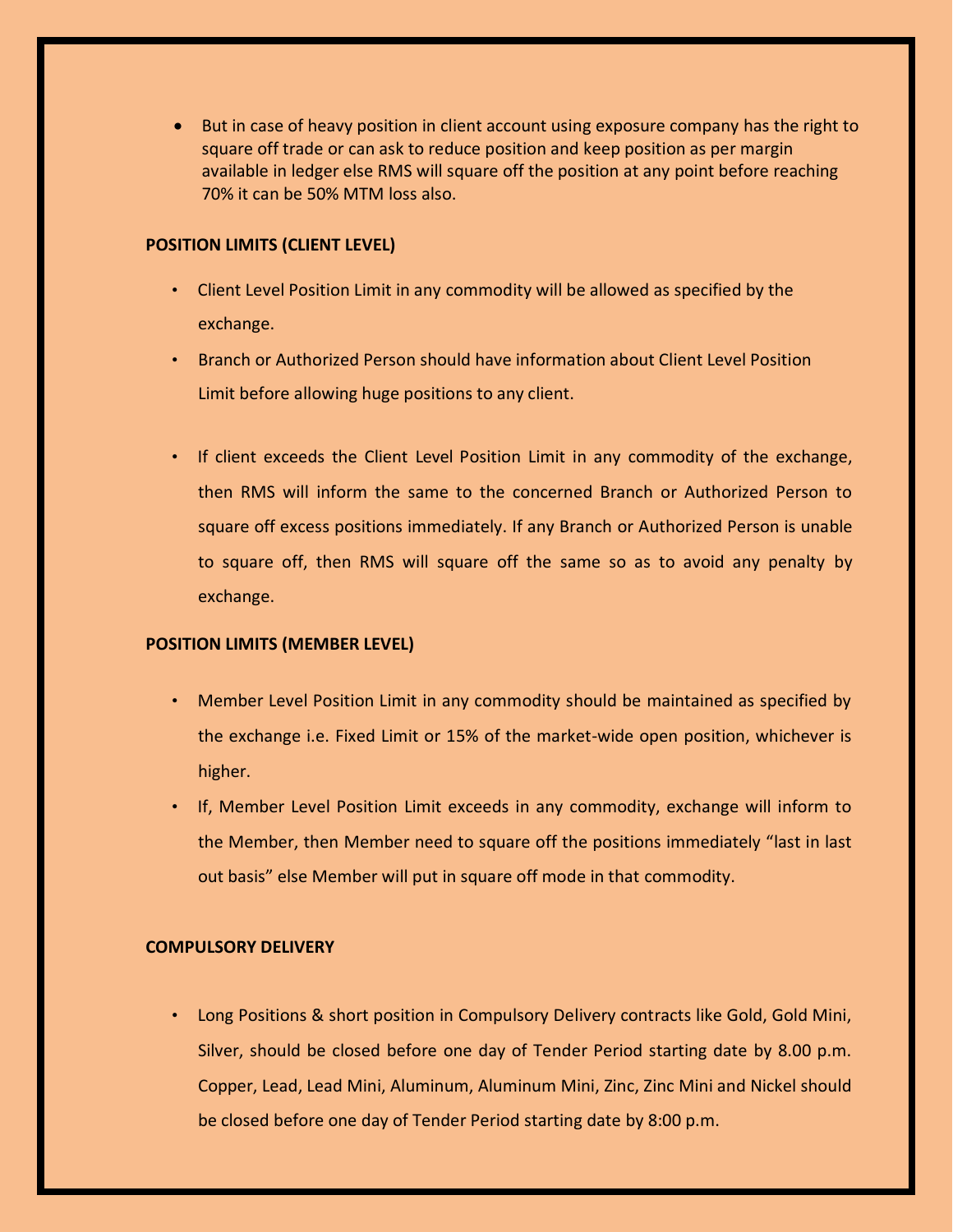#### **Note:**

**Delivery logic** - Compulsory Delivery

**Tender Period** - Last 5 working days of the contract Expiry and 1st working day after expiry of the contract

- If Tender Period starts date falls on Monday-Friday to avoid Delivery Allocation or Delivery Penalty by Exchange.
- Long Positions or Short Positions in Compulsory Delivery commodities viz., Gold Petal, Gold Guinea, Agri Commodities can be held till the last day of contract Expiry but should be closed before one hour of close of Expiry period.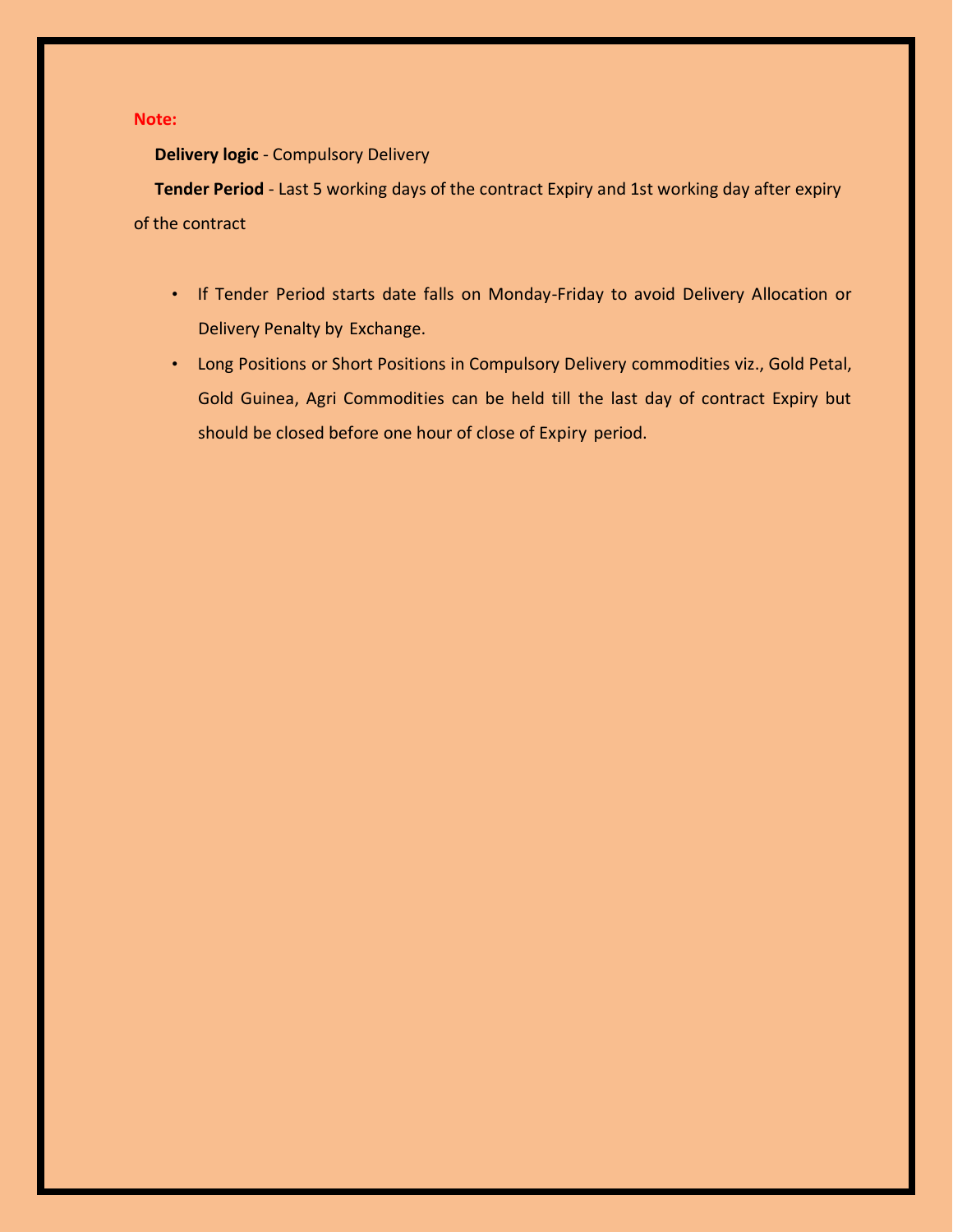#### **CHEQUE REVERSALS**

- Clients have to honour the cheques made by them towards MTM shortfall. If the cheque is not cleared within 2 days or the specified period, then Funds Department will reverse the cheque entry and will inform to the concerned Branch or Authorised Person and RMS.
- Branch or Authorised Person need to inform the same to the client and seek the clarification. If Branch or Authorised Person found that funds is not available in client's Bank Account, then client positions should be squared off by Branch or Authorised Person immediately else RMS will square off the same after informing the Branch or Authorised Person over telephone and subsequently will send amail.

### **CHEQUE BOUNCES**

• Client has to honour the cheque payment made by them for MTM shortfall. If the cheque is bounced due to insufficient funds or some other reasons, then Funds Department will inform the same to the concerned Branch or Authorized Person and RMS. Subsequently, RMS will square off the positions after informing the Branch or Authorised Person.

#### **NON-GENUINE TRADES**

- Dealers should not allow clients to trade in illiquid commodities.
- If dealer observes that any client is engaged in illiquid commodities, the same should be brought to the notice of RMS or concerned authority.
- At the same time, RMS also will be monitoring those trades and will square off, if the same is found as non-genuine trades.